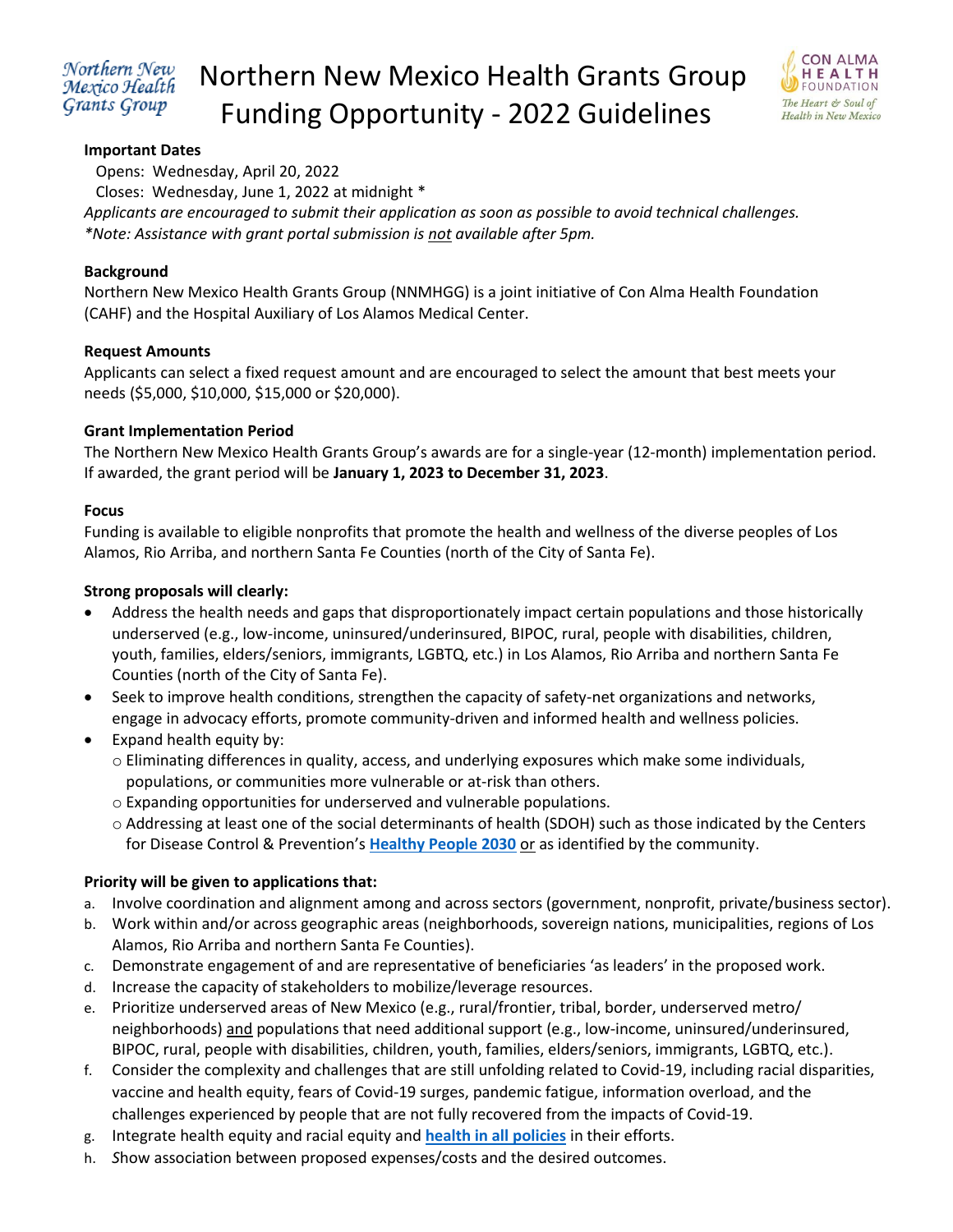# **Required Information / Documents**

Project Budget Completion of the CAHF Grant Portal online budget form is required.

Organizational Budget (Upload) All applicants are required to upload a copy of the organization's *general operating budget*, showing all funding sources and major expense categories, for the *most current fiscal year* (if fiscal year ends on June  $30<sup>th</sup>$ , use upcoming fiscal year budget).  $***$ 

Tribal Support Letter Organizations working directly with sovereign nations, pueblo, or tribal communities or within their jurisdictions must upload a letter of support from a community-based tribal group or from the tribe(s)/nation(s) within which they will be working as an attachment to the application. \*\*\*

\*\*\* If additional time to secure the required documentation is needed, follow these steps:

- $\circ$  At the time of application submission, upload a letter noting the reason for the delay.
- o Extension deadline for uploading requirement(s) is: **June 10, 2022.**
- $\circ$  If required documents are not uploaded by the extension due date, your application will not be considered.

## **Eligibility**

- The purpose of the grant must benefit people living in Los Alamos, Rio Arriba, and northern Santa Fe counties. Northern Santa Fe County excludes both the City and south of Santa Fe.
- Grants are awarded only to tax-exempt organizations under Section 501(c)(3) Code of the Internal Revenue Service (IRS).
- This grant opportunity is open to all eligible applicants (based on the guidelines outlined), including current and past grant recipients of Con Alma and Northern New Mexico Health Grants Group.

## **Restrictions (not eligible)**

- No grant will be made to individuals, or to fund scholarships/fellowships, capital or endowment campaigns, annual fundraising campaigns, event sponsorships, debt liquidation, clinical research, or direct financial subsidy of health services to individuals or groups.
- No grant will be made to fund political campaigns, lobbying activities, or other partisan activities prohibited by section 501(c)(3) of the Internal Revenue Code.
- No grant will be made to organizations that discriminate based on race, ancestry, national or ethnic origin, disability, sex, age, religion, sexual orientation, or gender identity.
- No grant will be made for religious purposes nor to an organization when funds would be used in whole or in part to further the organization's religious purposes.
- No grant will be made to fund construction, renovation, or repairs.
- The Foundation will generally not consider:
	- $\circ$  ongoing funding for the same activity. An organization that has previously received a Con Alma grant and applies for additional grants in subsequent years, must show how it has built upon previous strategies.
	- $\circ$  projects with activities that replace public sector health-related programs. However, services that compliment or expand health-related services of the public sector are accepted.
- Purchases of property or equipment are limited to \$5,000 per item.

## **Applying through a Fiscal Sponsor**

- Projects, non-profits, public or governmental agency or a federally recognized tribe in the state of New Mexico without IRS 501(c)(3) designation may apply through a Fiscal Sponsor.
- If using a Fiscal Sponsor, the organization serving as Fiscal Sponsor must have a current organization profile in CAHF's grant portal.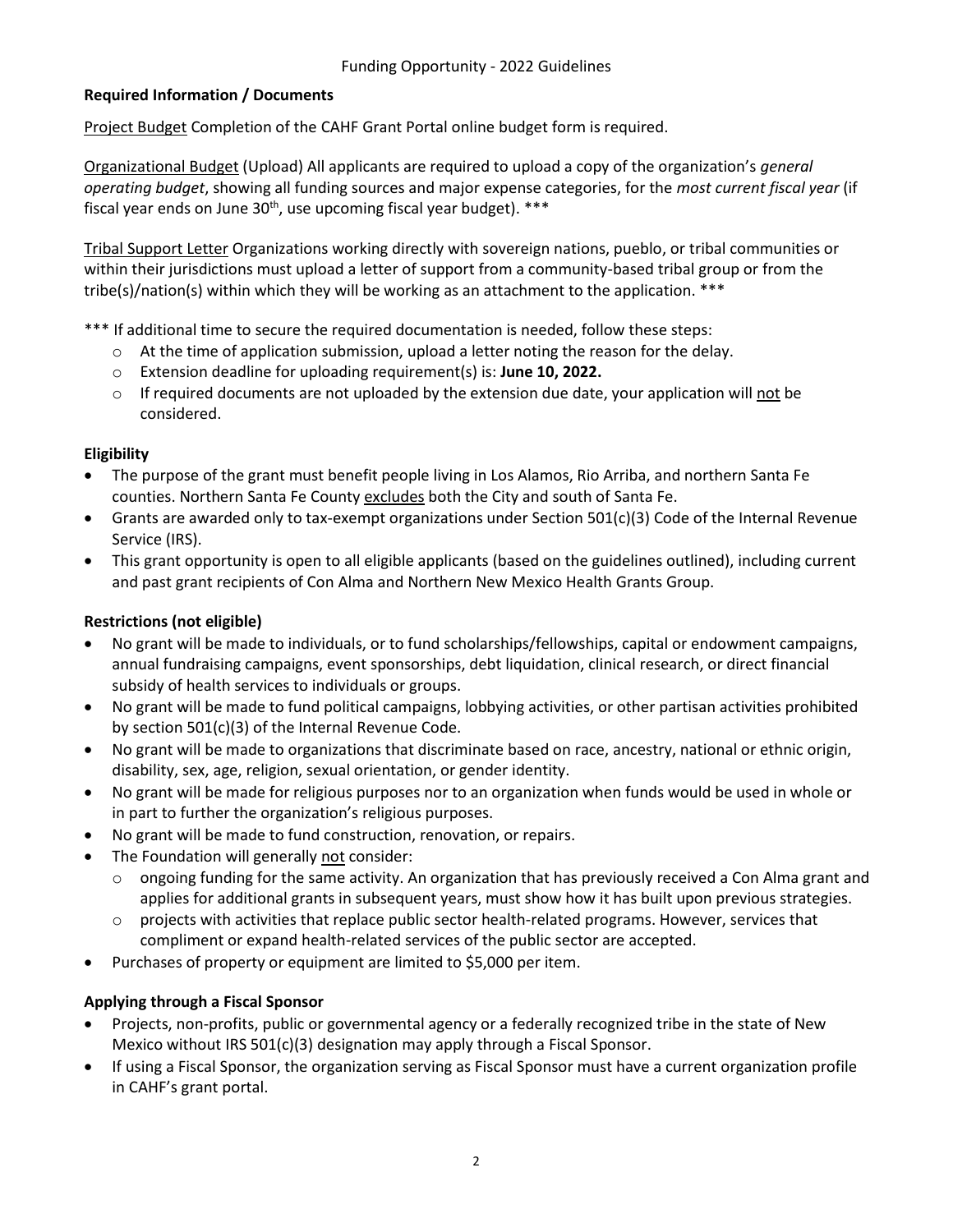## **Administrative and Fiscal Sponsor Costs**

- $\circ$  If not using a Fiscal Sponsor, administrative costs up to 20% of grant award.
- o When using a Fiscal Sponsor, administrative costs up to 10% of grant award.
- Fiscal Sponsor fees are *capped* at 10% of grant award.

## **Reporting Requirements**

- Progress reports due July 2023
- Final reports due January 2024
- All reports are submitted using Con Alma's online grant portal
- Reports include narrative and use of funds (financial and metrics, proposed activities, and reach)

# **Access to Application**

Log into [CAHF Grant Portal](https://conalmahealth.smartsimple.com/s_Login.jsp?lang=1&prole=0) and on your 'home screen', navigate down to the "My Applications" section. You will find a new application once you *click* on the 'In Progress' area.

*Information initially entered in CAHF Grant Portal requires regular updating, either annually or as changes occur.* 

- Applicants new to Con Alma or to the Northern New Mexico Health Grants Group must first register and create an organizational profile.
- For assistance in navigating the grant portal, email[: sysadmin@conalma.org.](mailto:sysadmin@conalma.org)

# **CAHF Grant Portal Record Set-Up and Updates**

Applicants *new* to Con Alma or to the NNMHGG must register using th[e CAHF Grant Portal](https://conalmahealth.smartsimple.com/s_Login.jsp) online portal (aka SmartSimple). Registration is a one-time process.

- The registration process is different for applicants who have previously applied to Con Alma and/or to NNMHGG (whether funded or not).
- Applicants with previous submissions to Con Alma or to NNMHGG but who have not applied through the CAHF Grant Portal will need a link to your organization's profile. Contact [sysadmin@conalma.org](mailto:sysadmin@conalma.org)

## *Upon registering* with CAHF Grant Portal, set-up and populate key information.

Organization Profile – initial set-up and annual update:

- **Current Fiscal Year (FY/Operating Budget)**
- **Diversity Table** (Matrix)
	- o Provide the racial/ethnic demographics of individuals in your organization (includes staff, board, volunteers, contractors).
	- o Include advisory committee members or volunteers, if you have a Fiscal Sponsor and/or do not have paid employees.

## Application/Grant Contact

- Lead Contact for the application/Lead Grant Contact, if funded.
- Alternative Contact for the application/grant, if funded.
- Collaborators you may add additional key individuals that might need access to the application or grant, such as a grant writer.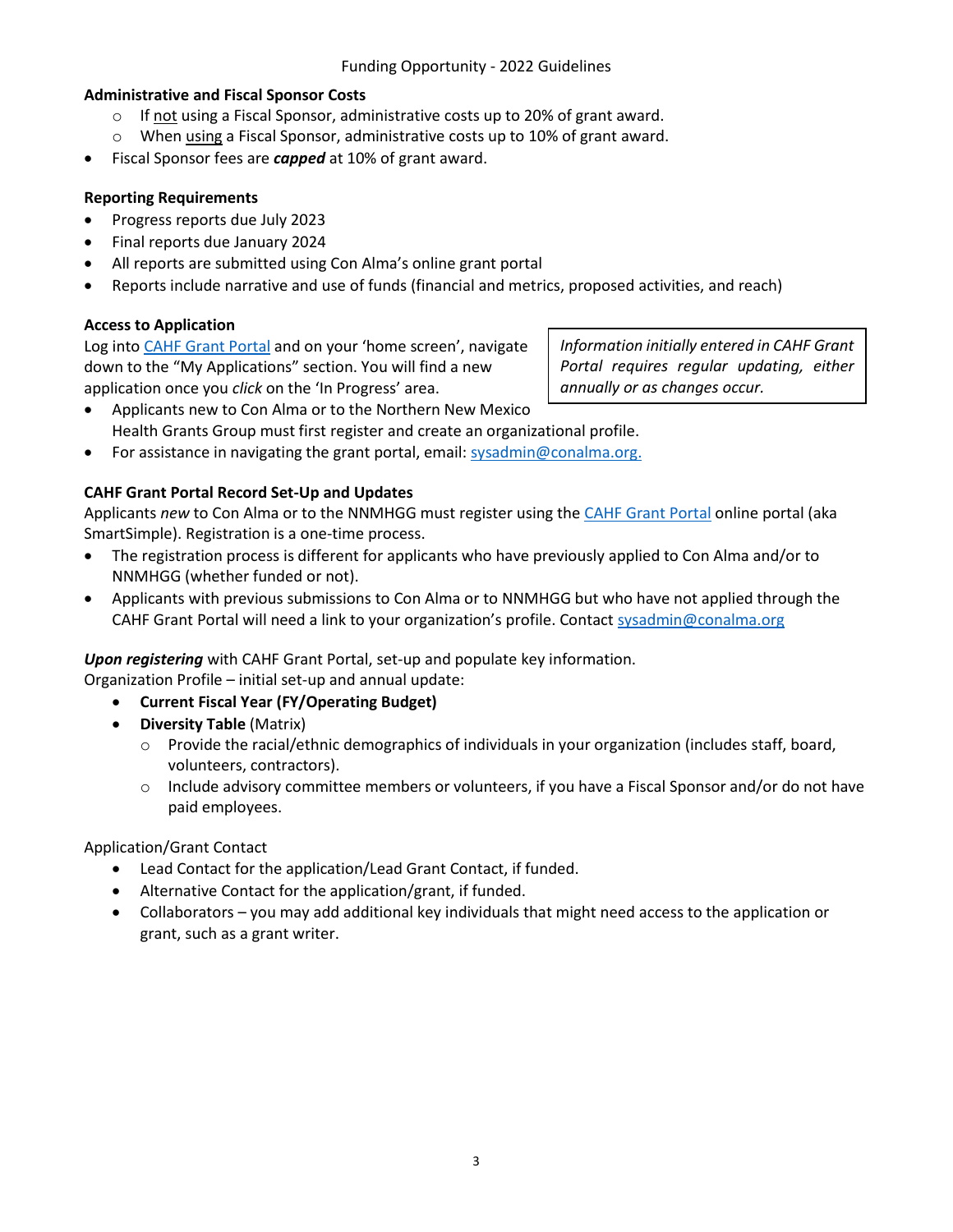#### Funding Opportunity - 2022 Guidelines

#### **Grant Review and Award Process - What to expect once you've submitted your application**

All notifications and contact from the Foundation will be directed (via email or phone) to the primary /lead contact identified in your application. To ensure you receive important updates and emails mark communications from "conalma.org" as "safe" so that critical emails do not get flagged as Spam.

Applicants can generally expect the following (see Figure 1 below):

- Once the grant application deadline closes, a multi-stage review process begins.
- Con Alma/NNMHGG receives more requests than it is able to consider; therefore, we are unable to fund all requests. If this is the case, you will receive an email notification that no further review or action is necessary.
- A Foundation staff member will contact you via email or phone if we need additional information.
- Grant recommendations are made by the Northern New Mexico Health Grants Group Advisory Committee, comprised of members of the Foundation and of the Hospital Auxiliary of Los Alamos Medical Center.
- The Foundation's Board of Trustees (BOT) is responsible for approving grants. Award or denial notifications follow the Board's decision (about one to two weeks later).
- If approved for an award, there is a period of approximately 30 days or more if we encounter a delay.

Process includes:

- $\circ$  Review of organization's legal status and compliance with legal requirements;
- o Grant Agreement (and, if applicable, Fiscal Sponsorship Agreement) requiring appropriate signatures;
- o The process for disbursing the grant award (via mailed check) begins upon receipt by Con Alma of the fully signed grant Agreement.



**Figure 1: Northern New Mexico Health Grants Group (NNMHGG) Cycle**